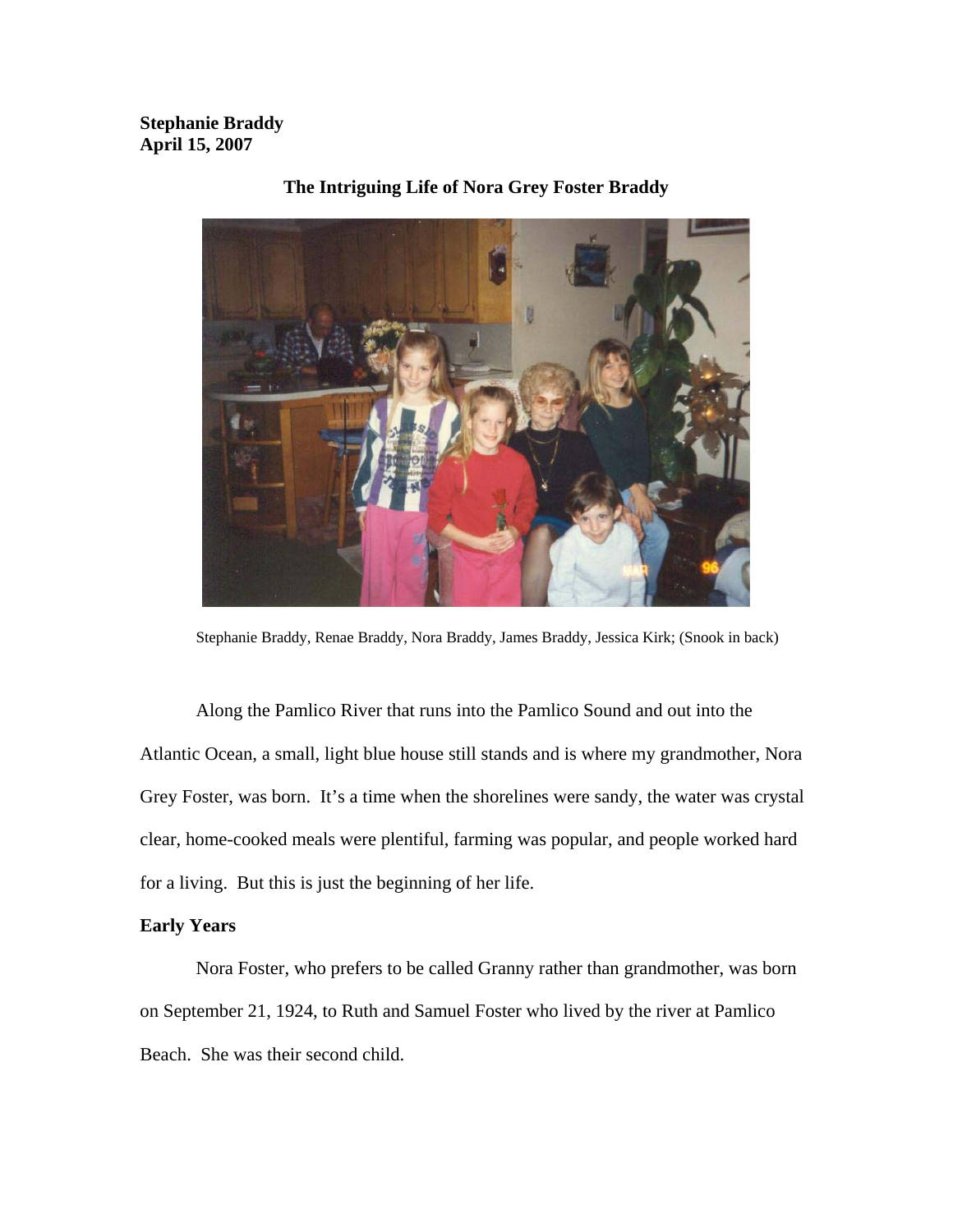

The house that she grew up in only had one room to begin with. It came from North Creek and was put together with pegs. Her daddy added three small bedrooms onto the house by the time she was seventeen. There was

no running water, no inside plumbing, and no lights.

They had to work hard every day from the fields to the river. She worked by chopping corn, picking potatoes, cotton, and tobacco for "a very, very low price per hour." Not only did she work in the fields, but sometimes she would go into the woods to pick blueberries and briar berries. "We lived out of the garden and river. We ate fish, oysters, crabs, collards, and everything that goes into a garden."

Granny and her sister, Sadie, also crabbed. The two sisters would go out in a boat, which their daddy provided, armed only with a crab line and dipper for scooping the crabs up and into barrels. Not only would they crab out in the boat, but they also waded out along the beach and caught soft crabs. Since the water was clear, they could see the crabs swimming along and just pick them up.

During these years she attended school for ten and a half years at the local schoolhouse. "It only had three rooms and…they would pull the slides [which] would separate [them]. We had four or five grades in one room." She attended high school in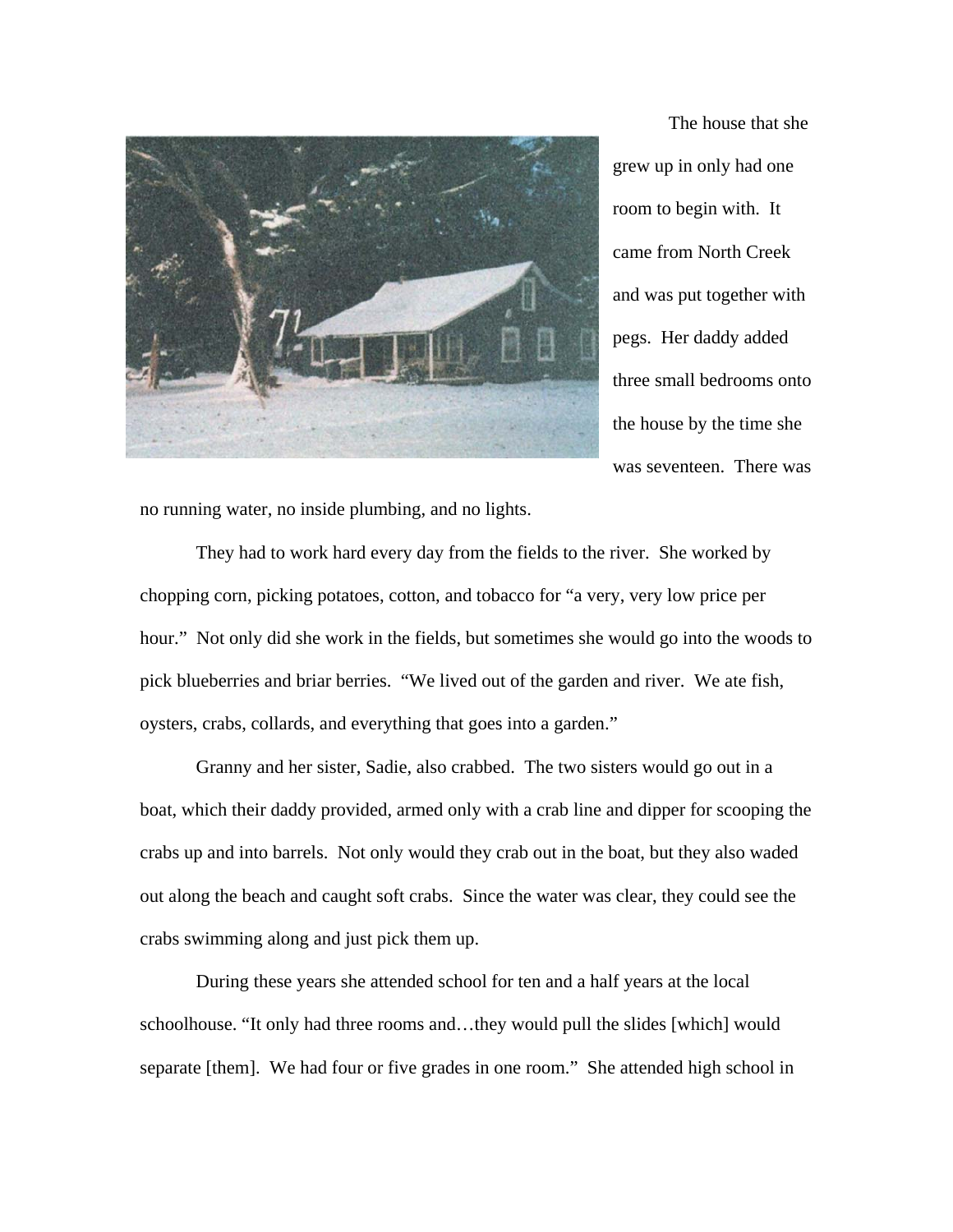Belhaven, which was considered to be quite a distance away from home back then. There was a school bus that would pick her up down the road so she didn't have to walk all the way to school. Although she loved school and enjoyed learning, she wasn't able to graduate because she was needed at home to take care of her younger siblings which involved ironing, washing, and cooking.

She and Sadie would not only wash clothes for the family at home, but also for other people. Granny started, "We didn't have a washer; we had a scrub board. We had to do [most of our] washing outside. We didn't have inside plumbing or lights. We had to get our water from the spring that was up by the cemetery up there. It was running all the time and it was pure water. We had to go up there with tubs. No matter how cold, we went and filled those tubs up. And if it got rough then we'd lose half of it before we got home and so we'd have to make another trip." She chuckles.

Back then, her momma used to make clothes out of flour sacks. "She sewed them together and that's what we had when we were growing up." She would also sew blankets, make dolls, and all sorts of neat items. Granny only remembers her daddy buying shoes for all the kids. They would line up at the shoe store and each would get a pair for that year.



While she was growing up, playtime consisted of swimming, sewing, and building castles on the beach. They would also head down to Belhaven sometimes on the boat to visit the marina that is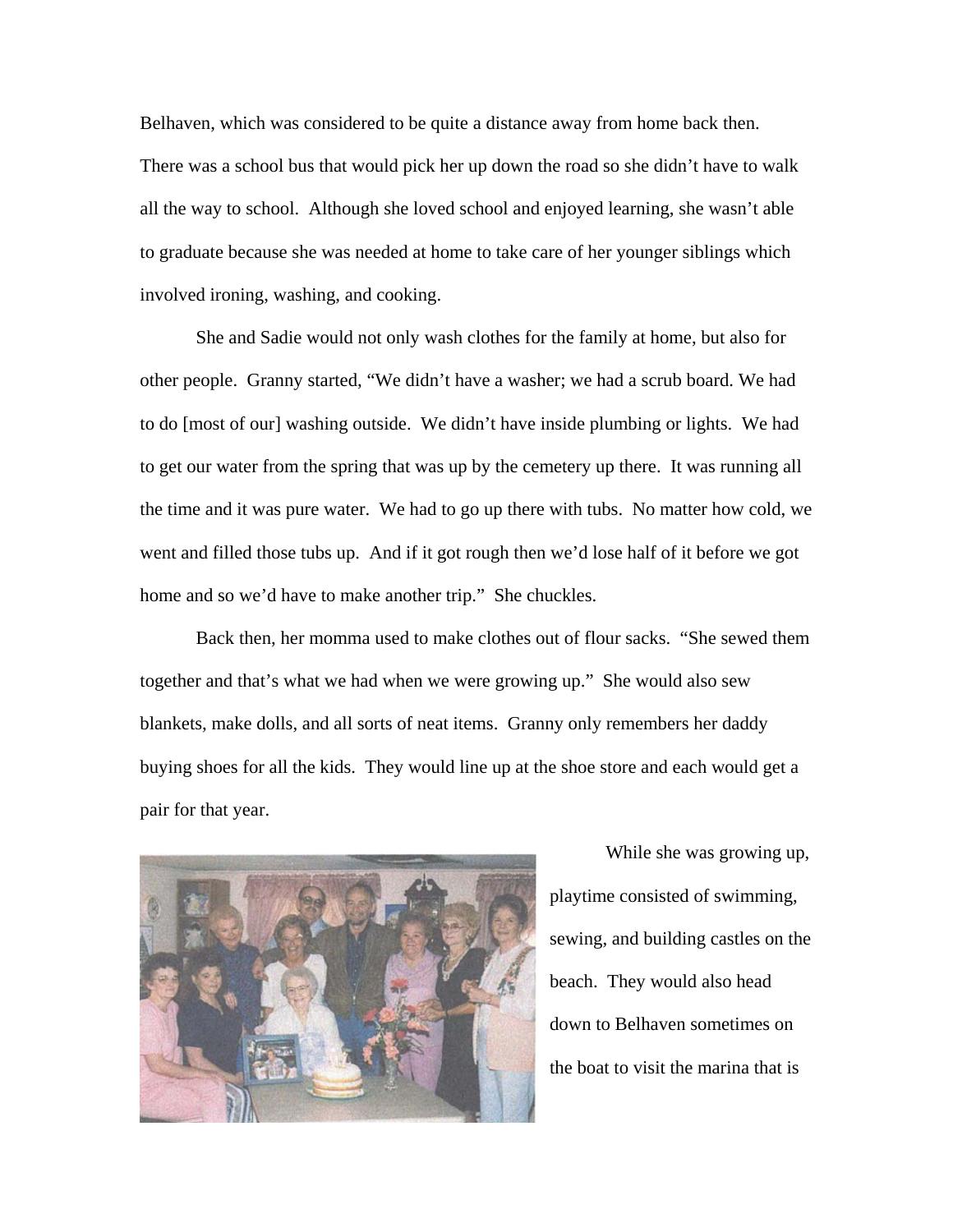no longer there. "They didn't have any sidewalks like today. Instead it was boards and the streets were dirt." Not only that, but she enjoyed helping her mother take care of the luscious rose garden near the Pamlico River and loved spending time with her grandmother – Mary Greaves.

She even started cooking outside on an old stove that her momma had thrown out. The first meal she cooked was fish and cornbread and this profession helped her provide for her future family and even the neighborhood.

#### **Good Ol' Home Cooking**

Cooking is perhaps what people remember the best about my Granny. She would cook breakfast, pack lunches for her children (if they didn't want to eat in the cafeteria), and have dinner on the table by 5 o'clock. Sometimes her sisters would bring their families over to eat her tasty meals. But her siblings' families weren't the only visitors to her home when she lived in Belhaven. "[The kids] in the neighborhood knew when I was going to have supper and showed up." She welcomed the children into her home and fed them as long as they washed their hands and behaved.

 She still continues to cook today although she tends to fix only one meal a day. Perhaps her most famous meal among the family includes juicy collards, dumplings, cornbread, potatoes, and a small serving of meat. Every now and then she'll cook it and invite her children and grandchildren over for dinner. She also cooks collards for the Foster family reunion, but if you're not there early, you'll miss out because they go fast.

Not only would she cook, but she would also can about 600-800 quarts a year from the various fruits and vegetables that would come from the garden. She no longer does any canning, but when she fixed jam (grape, strawberry, pear, blueberry, and figs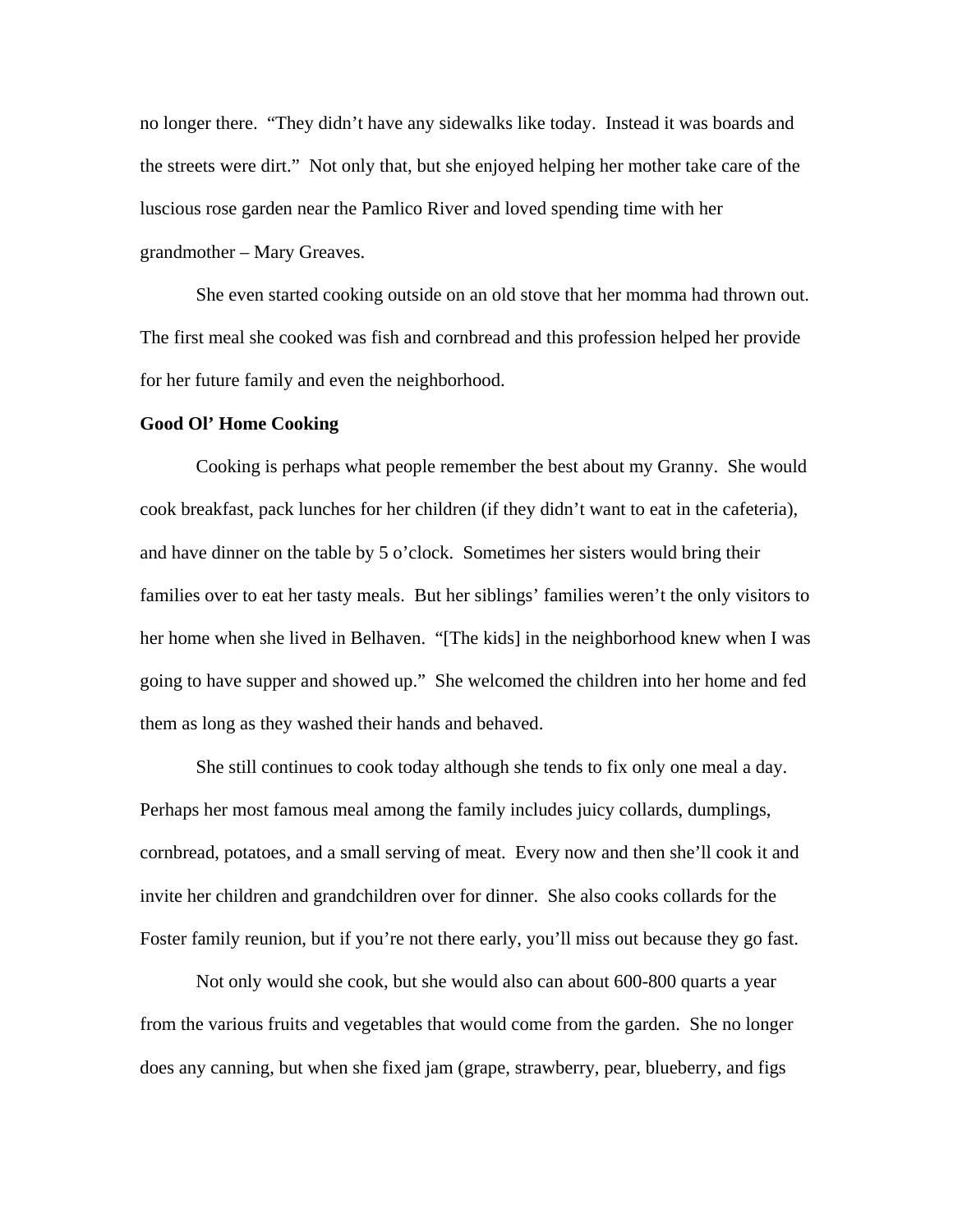are among the most well-known) it was always enjoyed by not only herself, but her children's families. She would make sure that each family got a sufficient amount of her home-made jams.

# **Singing and Church**

When Sadie and Granny worked in Washington they continued to follow their singing which had originally started when they were younger and were singing at church with the choir. This time, however, they were on the radio at 10A.M. every Sunday morning before church. The radio station they sang at was WRRF in Washington, NC. The



pair would also sing in churches and even sang with Bill Monroe (and if you don't know who he is, he's known as the Father of Bluegrass). "We had an audience. It's nothing



like today, but we had [one]. We did that for a while until Sadie up and got married." Granny not only sang in church, but

after she was married, she made sure everyone in her family went to church on Sundays. She would set out their clean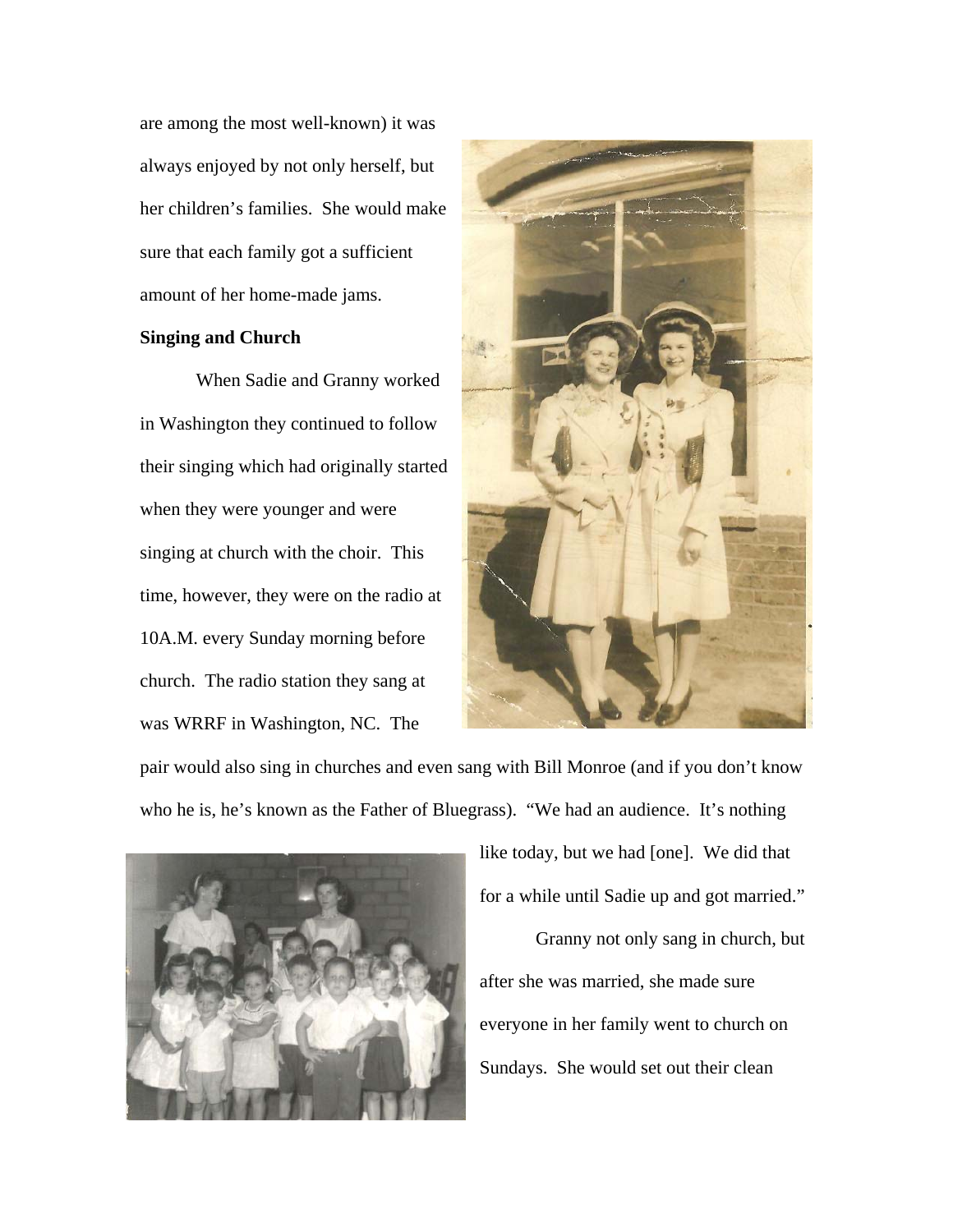church clothes for that day and they weren't allowed to get them dirty. She also was a Sunday school teacher, which was something that she enjoyed doing.

#### **Work**

Granny left home around the age of 17 and worked in Washington with her sister as a waitress at Brown's Cafeteria and a small coffee shop. When she married and started a family, she moved to Belhaven and worked at a sewing factory for 6 years. The sewing factory was located across from where Wachovia bank is now. She was offered a job as supervisor at another sewing factory in Washington because of how well and fast she sewed. She declined because it was far from home and she didn't want to relocate or move away from her family.

While working in the sewing factory at Belhaven, the managers would list the names of people who produced the most materials (skirts, shirts, etc) for that day. "I made more than anyone in the factory and didn't like my name up there on the board. So I started sewing for another girl beside me, Nancy, and put her tags on mine instead." She would cook breakfast for the family, work while they were at school, then come home to cook dinner and do all the house chores that needed to be done.

#### **Family Life**

A few years after starting work in Washington, she married a young man by the name of James Lynwood Braddy (everyone knows him as Jim) on July 5, 1945 in the town of New Bern. "We chose that date 'cause it was when he was home and right after the  $4<sup>th</sup>$  of July. Two witnesses were there, they were getting married too, and they signed our marriage license and we signed theirs." At the time of their marriage he was still in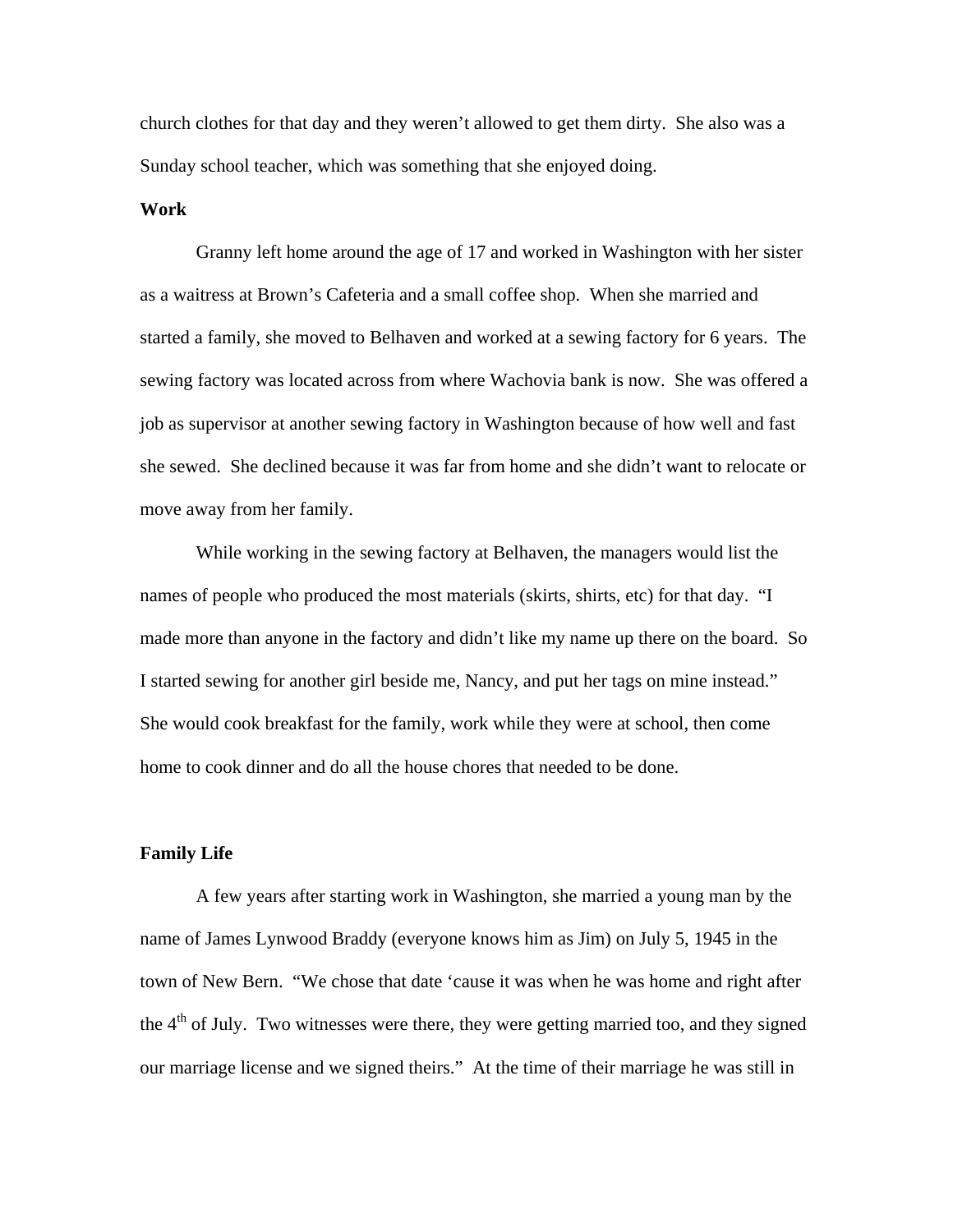service for which he had been drafted into during World War II at the age of 18. He was in the military for a couple years and they lived in a lot of places from the army station in South Carolina to Virginia.

Granny and Jim had grown up together down on Pamlico Beach. "He did the same kind of work for a living and he grew up the same way – the hard way." She would often visit him on his parents' farm, and he even taught her how to drive.



Patricia, Jim, Granny, (unknown girl), Wayne, Kenneth, Melvin

Their first child, Wayne, was born on September 20, 1946 followed by Melvin on March 8, 1948, Kenneth on November 18, 1950 and the last child was Patricia who was born on March 23, 1954. When Granny went into labor with Kenneth, the roads were flooded with water and it was raining. "The roads were blocked 'cause they were going to pave them." She and Jim had to wade through the deep water to get to McKinley Foster's house. He was a friend of theirs and owned a jeep which could take them through the blocks and water. That's one night that Granny remembers well.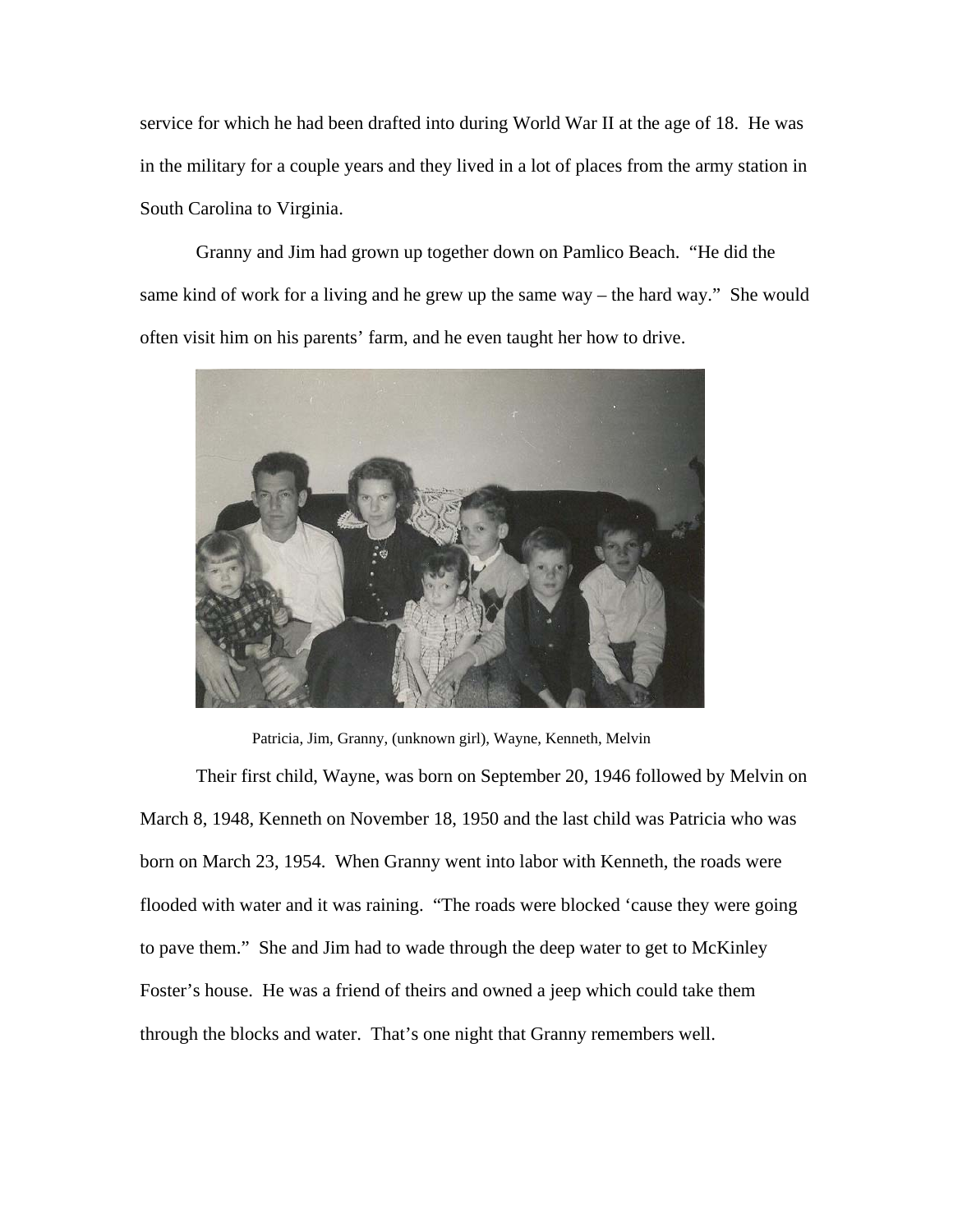Granny also remembers that as a family, they would go to the mountains or up to Aunt June or Aunt Celeste's house. They would also go out on the big shrimp boat whenever Jim was home (he worked on a tugboat so he was gone about every two weeks) to catch shrimp, crabs, and fish. What they caught that day would be cooked on the boat for dinner that night.

They lived in Belhaven in the area known as West End, but ended up moving to a place outside Belhaven sometime in the early 1950s. After living there for 10-15 years, they had a house built that was further inland so it wouldn't flood as much from the heavy rains and swelling that the hurricanes brought with them. The house was built in 1969 and 1970. Kenneth's graduating class of 1969 put the roof on the house, which makes him proud to have helped build his family's new home.

Around the time that the new house was being built, Melvin and Wayne were drafted into the Vietnam War. Wayne was sent to Germany and Melvin was sent to Vietnam. Kenneth attended college for two years before he was drafted into service, but he stayed as a teacher for engineering.

It wasn't very long after that Jim became sick. He was diagnosed with lung cancer which was caused by his smoking habit and passed away in 1976. It was devastating and was hard on the whole family.

In 1978, an acquaintance showed up at Granny's door. His name is Fenner Forrest Cox but everyone calls him Snook. He knew Granny was having a hard time so he offered to help pay the bills and take care of her. They've been together for about 30 years and she loves visiting his home where he has a large garden, chickens, goats, and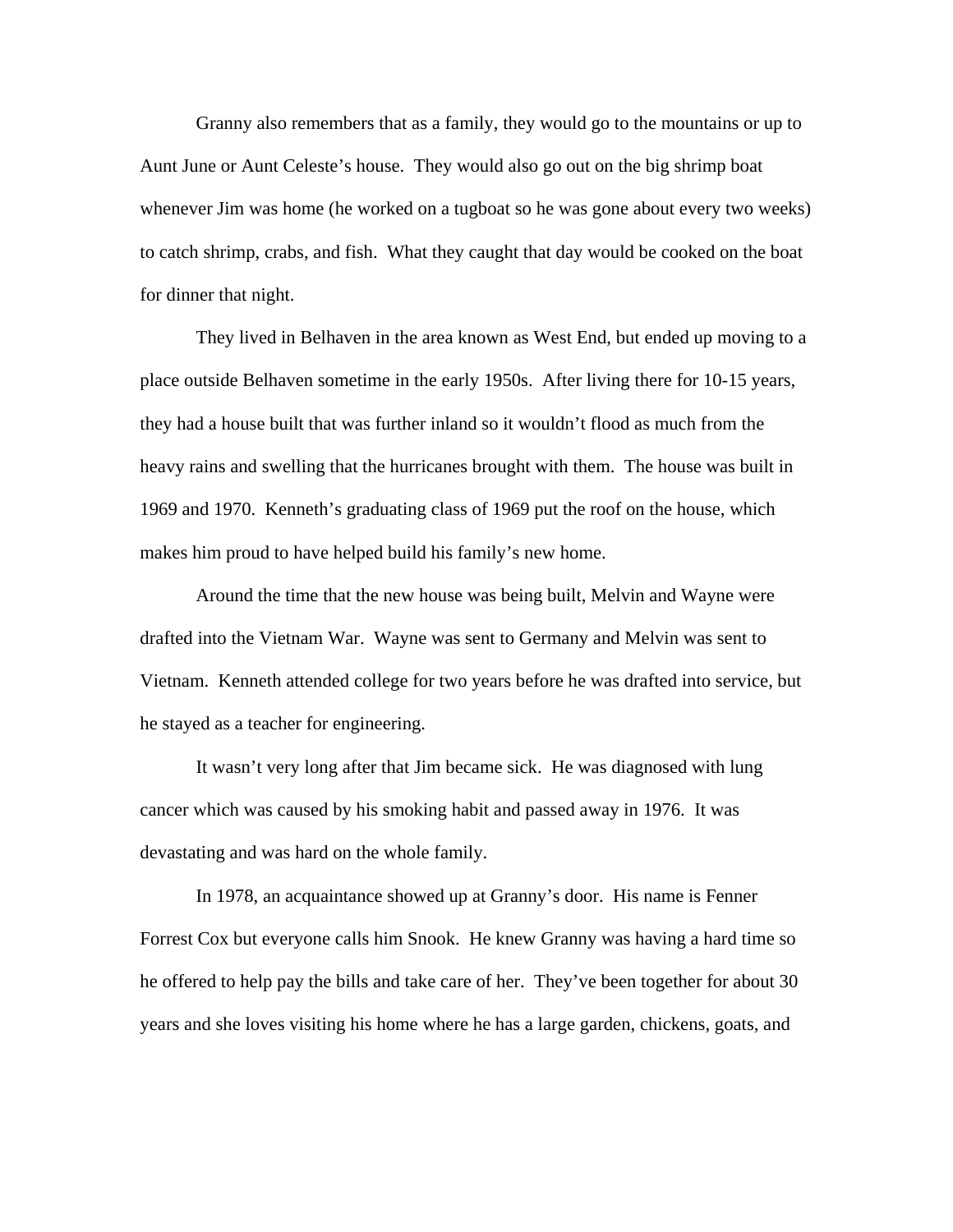other various critters. Despite being together for so long, Granny hasn't married him. "Jim is the love of my life and I hope to see him one day."

# **Later Years**

In 1998, a pot-belly pig by the name of Porky became Granny's pet to keep her

company. Porky learned how to sit, stay, and she was even potty-trained. However, when Porky grew bigger, she accidentally knocked Granny over and it was decided that Porky should stay with Snook.

 After that incident Granny picked out a chocolate toy poodle who she named Frisky due to his extremely large amounts of energy. She has had him for about 7 years now despite the fact that he has diabetes, allergies, and other medical problems. He is her sweetheart and she enjoys him being with her.



 Her recent years haven't been all about pets, however. Whenever she gets the chance, she cooks for relatives, family reunions, and get-togethers. She also enjoys having company over and loves to talk about anything and everything. She tries to keep her house looking nice and it's definitely a comfortable spot to stay or visit. Most relatives who walk through her door find it hard to stay awake on one of her comfy couches, because when the sun is going down and her soft voice sounds like a lullaby, it's